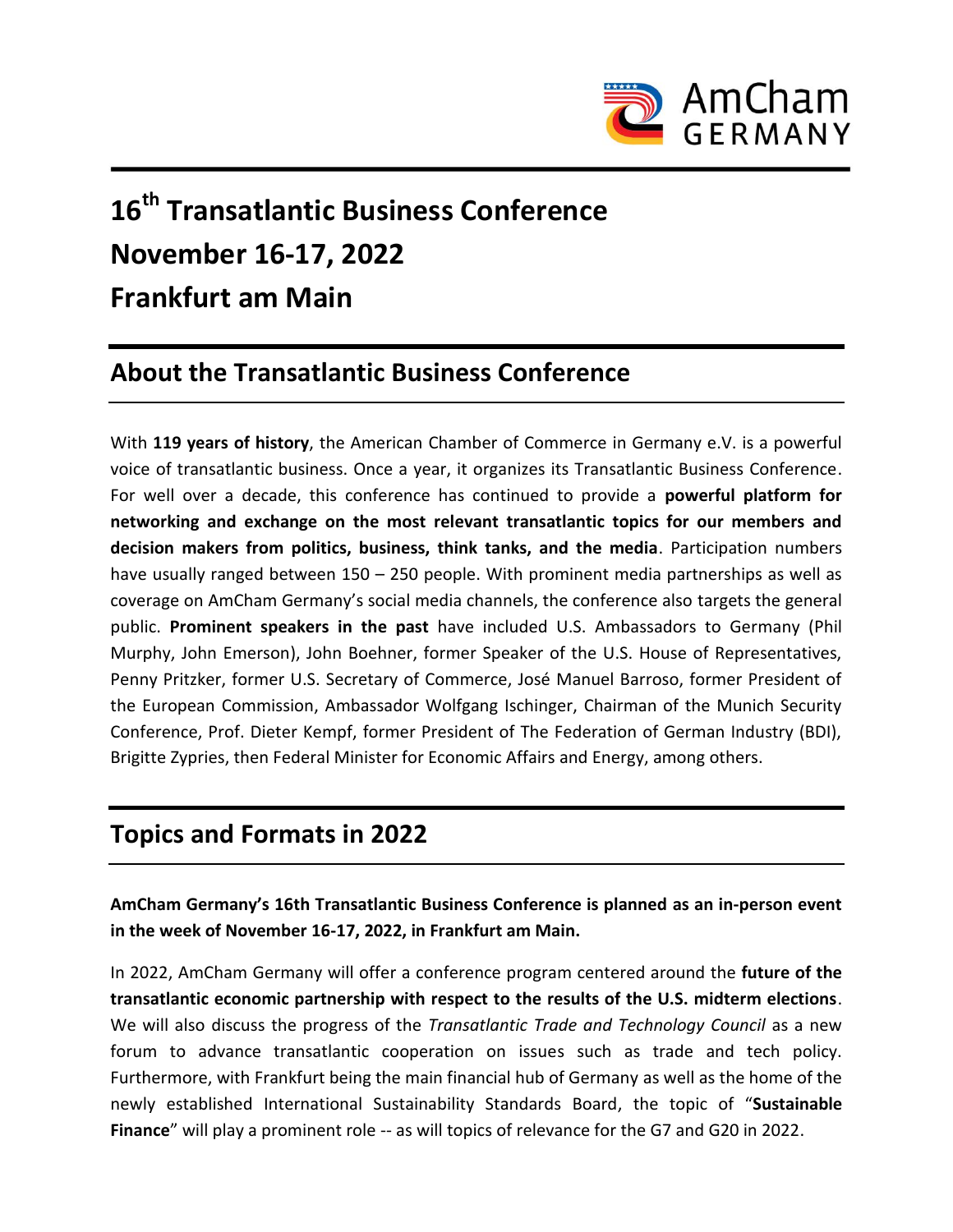

#### **Sponsorship Opportunities in 2022**

The following four distinct packages are available exclusively for AmCham Germany members.

**Please note: The overall format of the Transatlantic Business Conference 2022 as well as the number of free conference tickets associated with the below mentioned packages will depend on the further evolution of the COVID-19 pandemic and may be subject to change**.

# **COOPERATION PARTNER: € 20,000 plus VAT**

**Recognition as a Cooperation Partner on all marketing materials, both online and in-print:** company logo on invitations, program, as well as on social media

**Get an exclusive speaker slot for a C-Level company representative during the business conference** (for example participation in a panel discussion or hold a "Viewpoint from the Industry")

**Prominent display of your company roll-up at the conference**

or

**Option to have a max. three-minute company commercial** prominently featured during the event

**8 free conference tickets**

# **PLATINUM SPONSOR: € 10,000 plus VAT**

**Recognition as Platinum Sponsor on marketing materials both online and in-print:** company logo on invitations, conference program, as well as on social media

**Host a breakout session (company workshop, networking session, or other format) related to the overall conference topic. Please note:** limited number of rooms available = first-come-first-served principle

or

**Place an Advertising Banner in one of our two AmCham Germany Newsletters ("Chamber News" or "The Navigator")**

**Prominent display of your company roll-up at the conference**

or

**Option to have a max. three-minute company commercial** prominently featured during the event

**6 free conference tickets**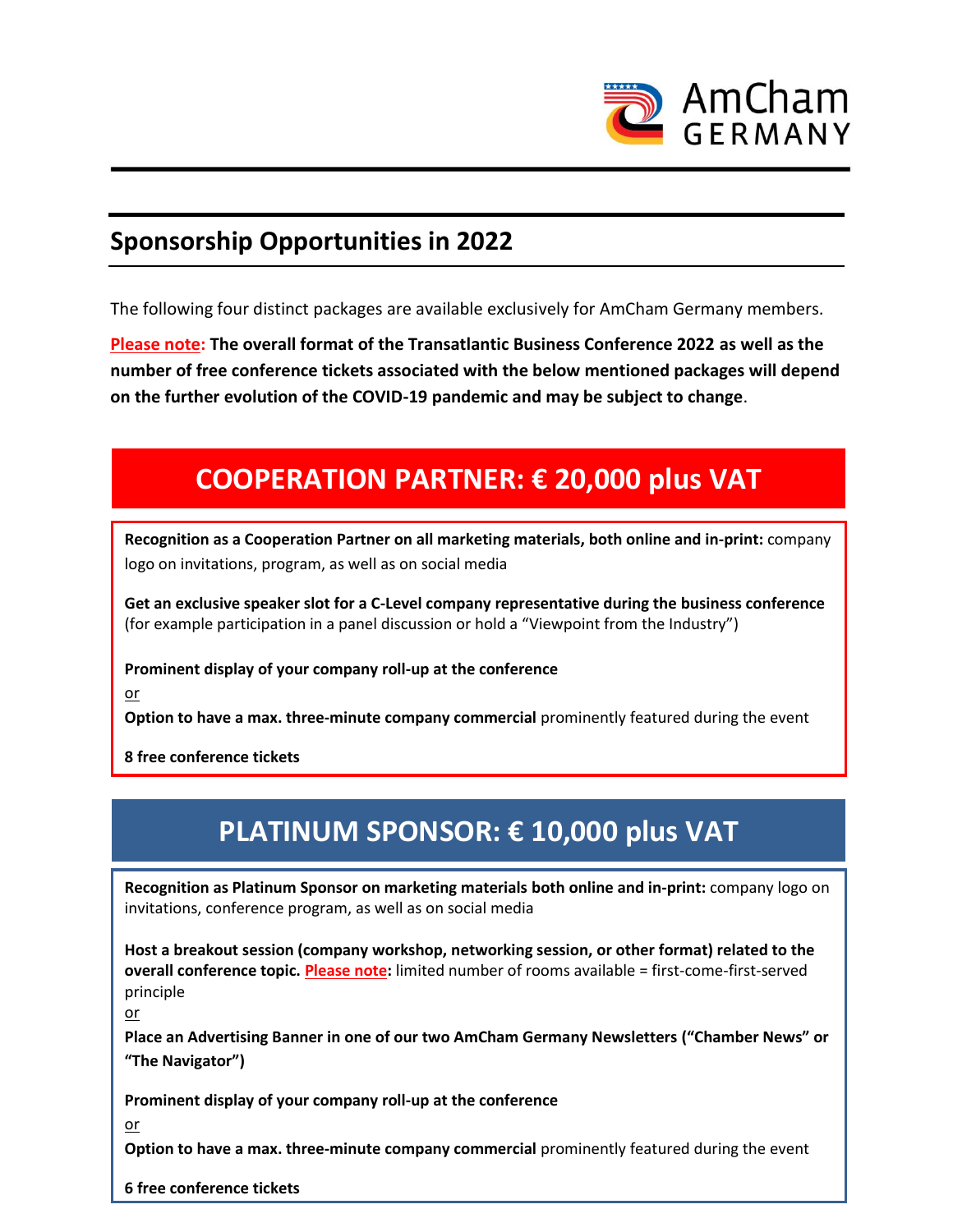

### **GOLD SPONSOR: € 5,000 plus VAT**

**Recognition as Gold Sponsor on marketing materials, both online and in-print:** company logo on invitations, conference program, as well as on social media

**Be visible through a "[Member Story](https://www.amcham.de/membership/member-stories)" on the AmCham Germany website**

**Prominent display of your company roll-up at the conference**

or

**Option to play a max. three-minute company commercial** prominently featured during the event

**4 free conference tickets** 

### **SILVER SPONSOR: € 3,000 plus VAT**

**Recognition as a Silver Sponsor on marketing materials both online and in-print:** company logo on invitations, conference program, as well as on social media

**-------------------------------------------------------------------------------------------------------------------------------------------**

**2** free conference ticket **a** 

**Yes, we would like to support the TWK 2022 as a**

**COOPERATION Partner (20,000 €)**

**PLATINUM Sponsor (10.000 €)**

**GOLD Sponsor (5.000 €)**

**SILVER Sponsor (3.000 €)**

**Please Note: A separate sponsorship contract will be signed between AmCham Germany and the respective partner.**